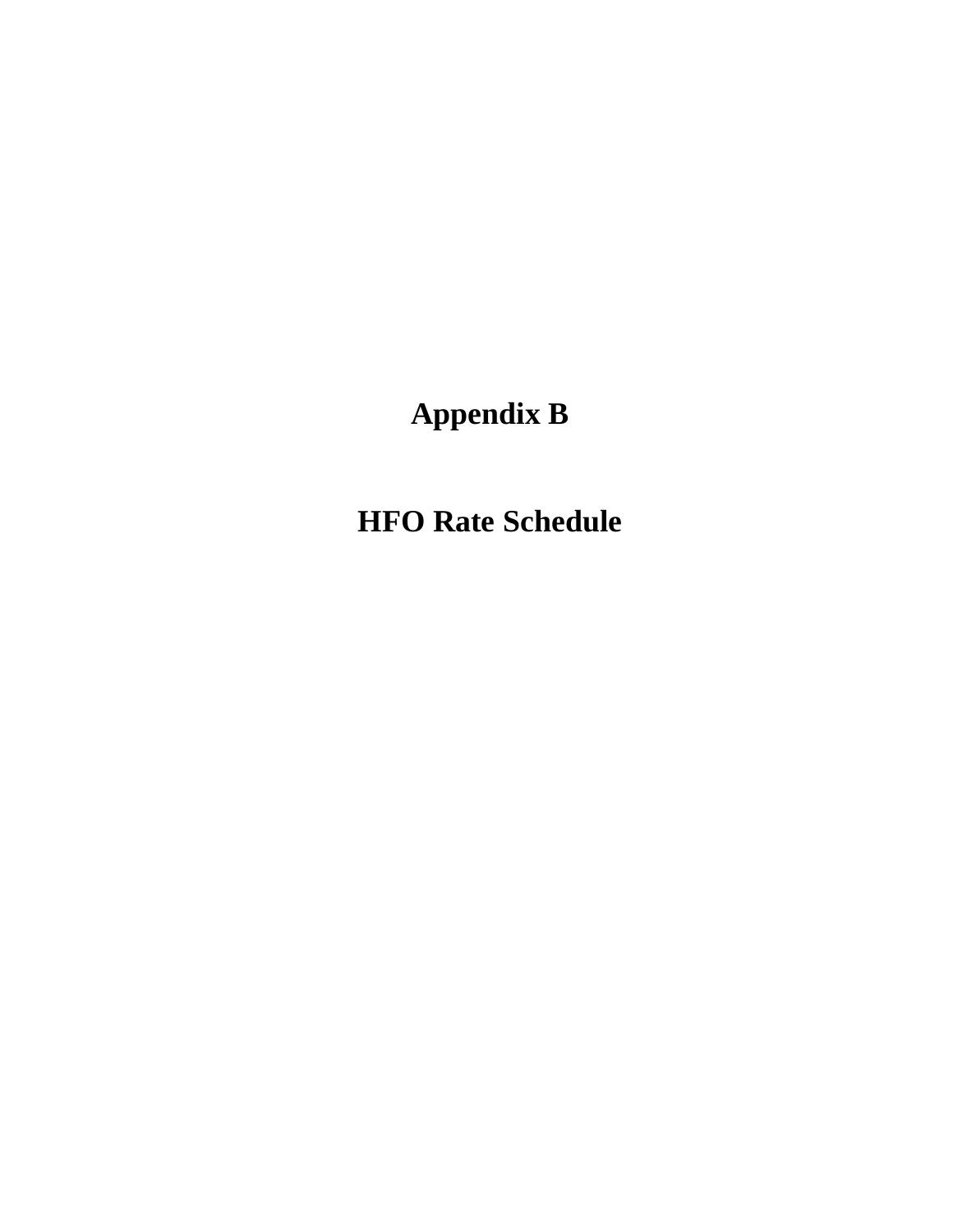# **RATE NUMBER CLGS-HFO CONTRACT LARGE GENERAL SERVICE HFO**

## **APPLICABILITY**

Contract Large General Service HFO Rate is applied to any Applicant, whose alternate fuel is other than Light Fuel Oil (#2), Liquid Petroleum Gas, Kerosene or Electricity, requiring to use EGNB's Distribution System to have a supply of natural gas transported to a single Terminal Location served through one meter. Service under this Rate Schedule is limited to Applicants using more than 14,000 GJ per year who enter into a service contract with EGNB for a Contract Demand of not less than 40 GJ per day.

| <b>RATE</b>                                         |        |
|-----------------------------------------------------|--------|
|                                                     |        |
| <b>Monthly Distribution Delivery Charge:</b>        |        |
| Demand Charge per GJ of Contract Demand (\$ per GJ) | 3.90   |
| For all volumes delivered per month (\$ per GJ)     | 6.4324 |

The rates quoted above shall be subject to adjustments that reflect all taxes including HST. The rates will also be subject to the Revenue Adjustment Rate Rider contained in Rider A**.** 

#### **Billing Demand:**

The Billing Demand shall be the Contract Demand. However, in the event that any Applicant exceeds such Contract Demand in the period of December 1 through March 31 of any contract year, Applicant's actual maximum daily demand between December 1 and March 31 shall be the Billing Demand for the entire applicable contract year. The Applicant will be charged, and shall pay, accordingly for both prospective use and for use since the beginning of the then current contract term. Authorized Overrun will not institute application of this ratchet provision.

#### **Minimum Monthly Charge:**

The minimum monthly charge shall be the Monthly Distribution Delivery Demand Charge.

### **Minimum Annual Charge:**

The minimum annual charge will be imposed in the event the Applicant uses less than 14,000 GJ per year and will equal the demand charges plus the difference between actual annual consumption and 14,000 GJ billed at \$6.4324 per GJ.

### **Term of Service:**

One year (1) with automatic annual renewal unless the Applicant notifies EGNB thirty (30) days prior to the annual roll over date that service is to be discontinued.